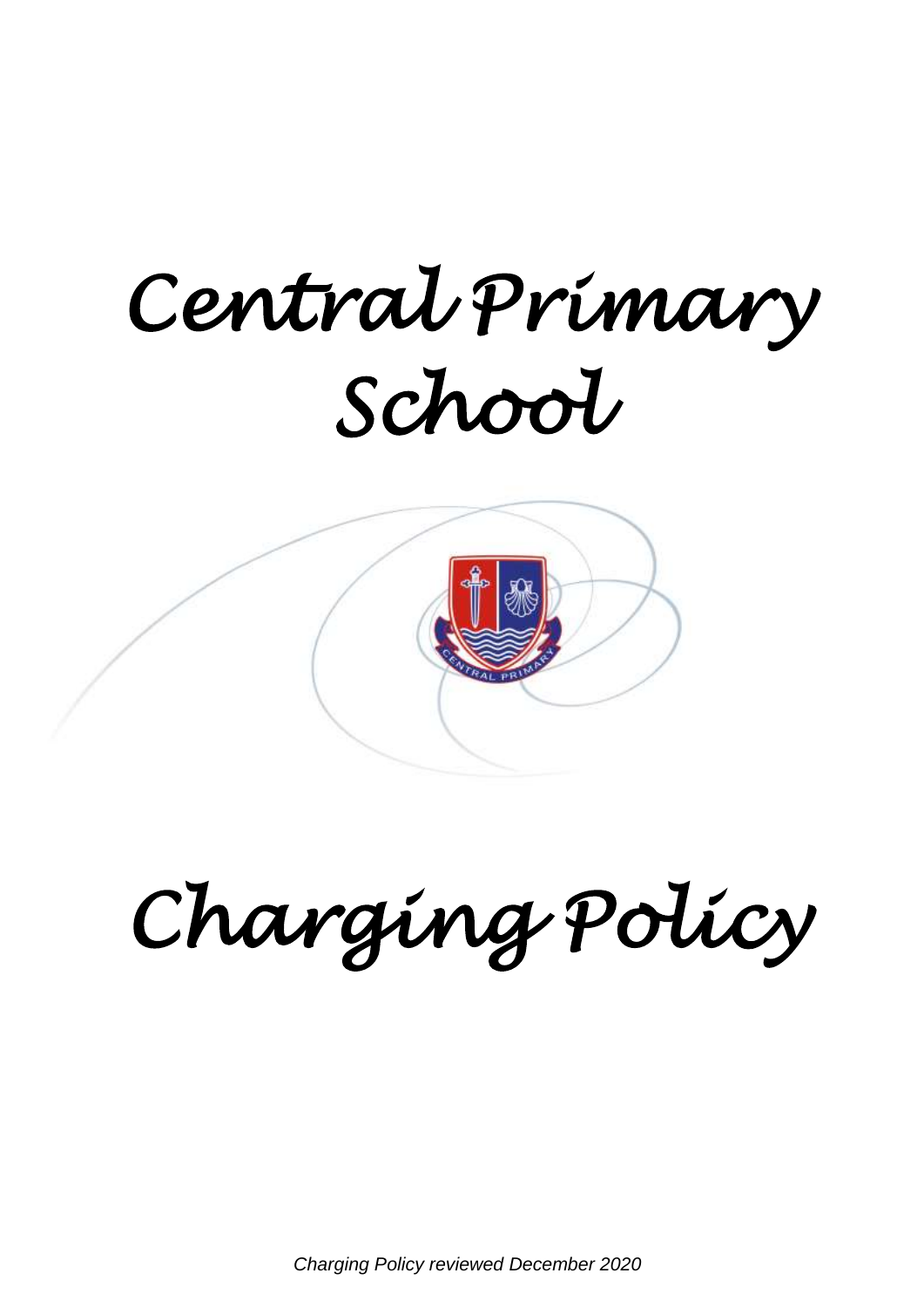# **Our motto: Children are Central**

# **Introduction**

The Governing Body wish to ensure that all pupils have access to all areas of the life of the school, regardless of the parent's ability to pay; we have, therefore, adopted Hertfordshire Local Authority's charging and remissions policy which is based on the advice from the department of Education.

The Head Teacher and Governors will consider sympathetically cases of genuine need seeking help with these charges and will remit those they feel are necessary from the school's budget.

# **Aim**

The aim of this policy is to set out what charges will be levied for activities, what remissions will be implemented and the circumstances under which voluntary contributions will be requested from parents.

# **Responsibilities**

The Governing Body of the school are responsible for determining the content of the policy and the Head teacher for implementation. Any determinations with respect to individual parents may be considered jointly by the Head teacher and Governing Body.

# **Charges**

# **Voluntary Contributions**

The Governing Body recognises the valuable contribution that a wide range of additional activities such as clubs, trips, residential activities and music lessons can make towards pupils' personal and social education. We do not charge for any activity undertaken as part of the National Curriculum.

When organising school trips or visits which enrich the curriculum and educational experience of the children, the school invites parents to contribute to the cost of the trip. All contributions are voluntary. If we do not receive sufficient voluntary contributions, we may have to cancel a trip. If a parent wishes their child to take part in a school trip or event, but is unwilling or unable to make a voluntary contribution, the child will be able to participate fully in the trip or activity. Sometimes the school pays additional costs in order to support the visit. Parents have a right to know how each trip is funded and this is provided in the letter sent out to parents informing them of the trip (Appendix A).

#### **Residential trips**

In the case of activities partly during the school day, and partly out of school hours, charges will be made for the time outside school hours; transport and for board and lodging on a residential school journey. The school organises a residential trip for children in Year 6 during school time which provide education directly related to the National Curriculum. We do charge parents for the cost of these trips which purely covers the actual cost of this provision. Those children eligible for free school meals (not universal meals)/ pupil premium are asked to contribute at least half the overall cost.

#### **Parents on low Income**

Where the parents of a pupil are in receipt of income support or family credit, the Governing Body encourages parents to approach the Headteacher for financial support. This can take the form of a reduced cost for trips, a deferred payment or just general financial advice. In other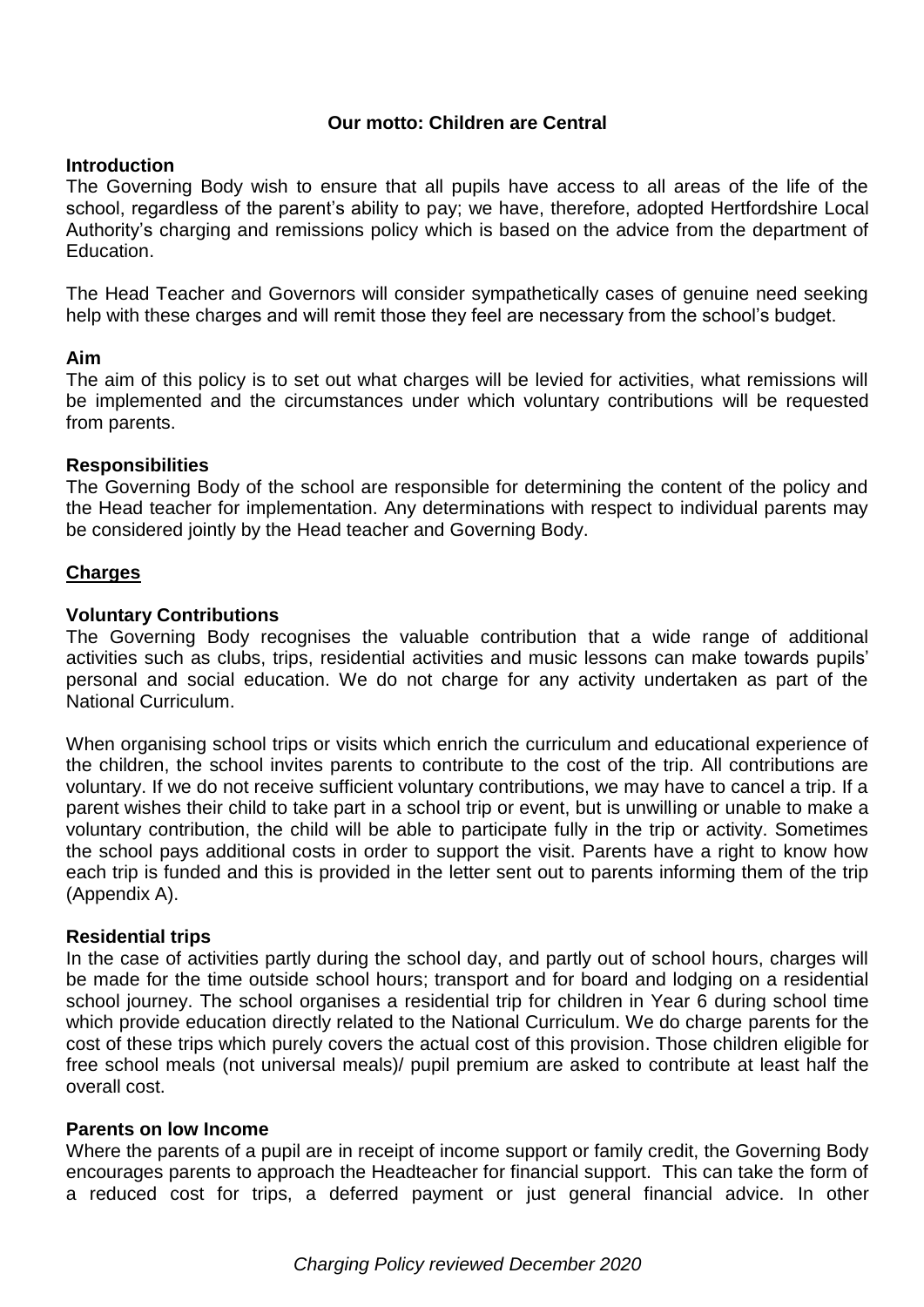circumstances, there may be cases of family hardship which make it difficult for pupils to take part in particular activities for which a charge is made or a voluntary contribution is requested. Again, parents are encouraged to apply in confidence to the Head teacher for the remission of charges either in part or in full.

# **Music tuition**

The school currently employs peripatetic music teachers through the Hertfordshire Music Service. The Music Service charge the school for supplying the teacher and the cost is then passed on to the parents. Music fees are invoiced on a termly basis in advance and parents are required to give half a term's notice if a child wishes to stop. When this happens, the school will endeavour to fill the space with another pupil but if this is not possible the parent will be asked to meet any costs incurred and any fees already paid will be forfeited.

# **Activities outside of school hours**

The school offer a wide range of after school clubs, some of which are run by members of staff and are free of charge. Other clubs are run by people from outside school, who will then charge parents directly and have their own charging policy. The school runs a breakfast club from 8am each day at a cost of £2.00 per daily session or £10.00 for the week. We also run an After-School Club from 3.30-5pm where children are given a drink and a snack at a cost of £5.00 per session. These charges do not exceed the actual cost of the provision.

# **Lettings**

The school will make its facilities available to outside users and will charge for the cost of providing the facilities, allowing for site management, energy and cleaning costs. The scale of charges is determined annually by the finance committee and forms part of a separate lettings policy. The school has a separate lettings policy which should be read for further information.

#### **Refunds**

A refund will be paid if a child is unable to attend any activity due to illness or if a trip is cancelled completely.

#### **School Resources**

School resources are issued free of charge; however, we do ask parents to cover the cost of replacements due to loss or damage to the estimated value of the item. In cases of wilful or malicious damage to equipment or loss of school equipment, the Head teacher may decide to make a charge. Each incident will be dealt with on its own merit and at the Head teacher's discretion.

#### **Equality**

In accordance with the Equality Act 2010 we seek to;

- a) **eliminate discrimination**, harassment, victimisation and any other conduct that is prohibited by or under the act
- b) **advance equality of opportunity** between persons who share a relevant protected characteristic and persons who do not share it
- c) **foster good relations** between persons who share a relevant protected characteristic and persons who do not share it

We will always strive to provide access to all the opportunities in our school and seek to work in accordance with the above principles.

#### **Monitoring and Review**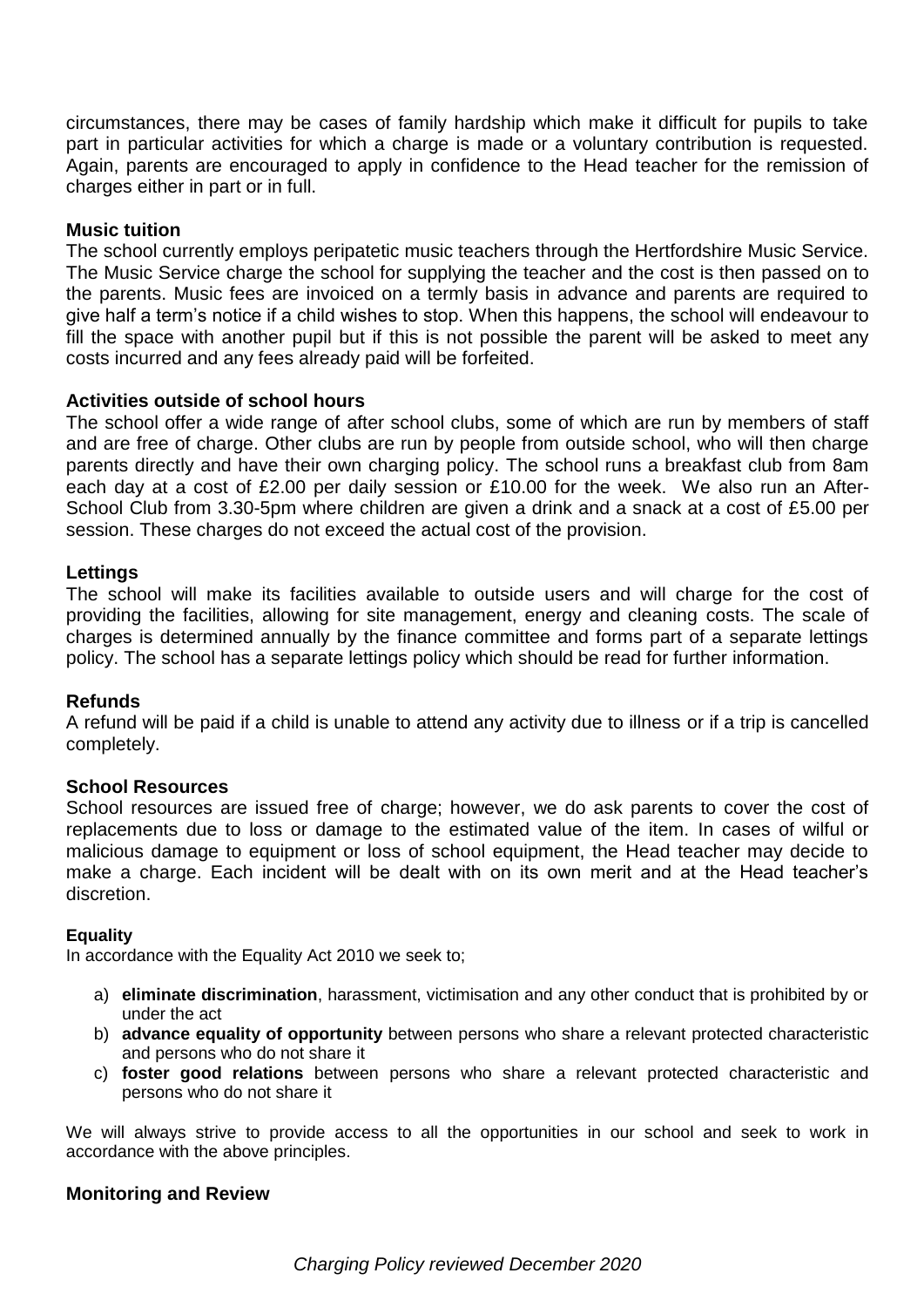This policy is closely monitored by the Governing Body. It will be reviewed at least every 2 years.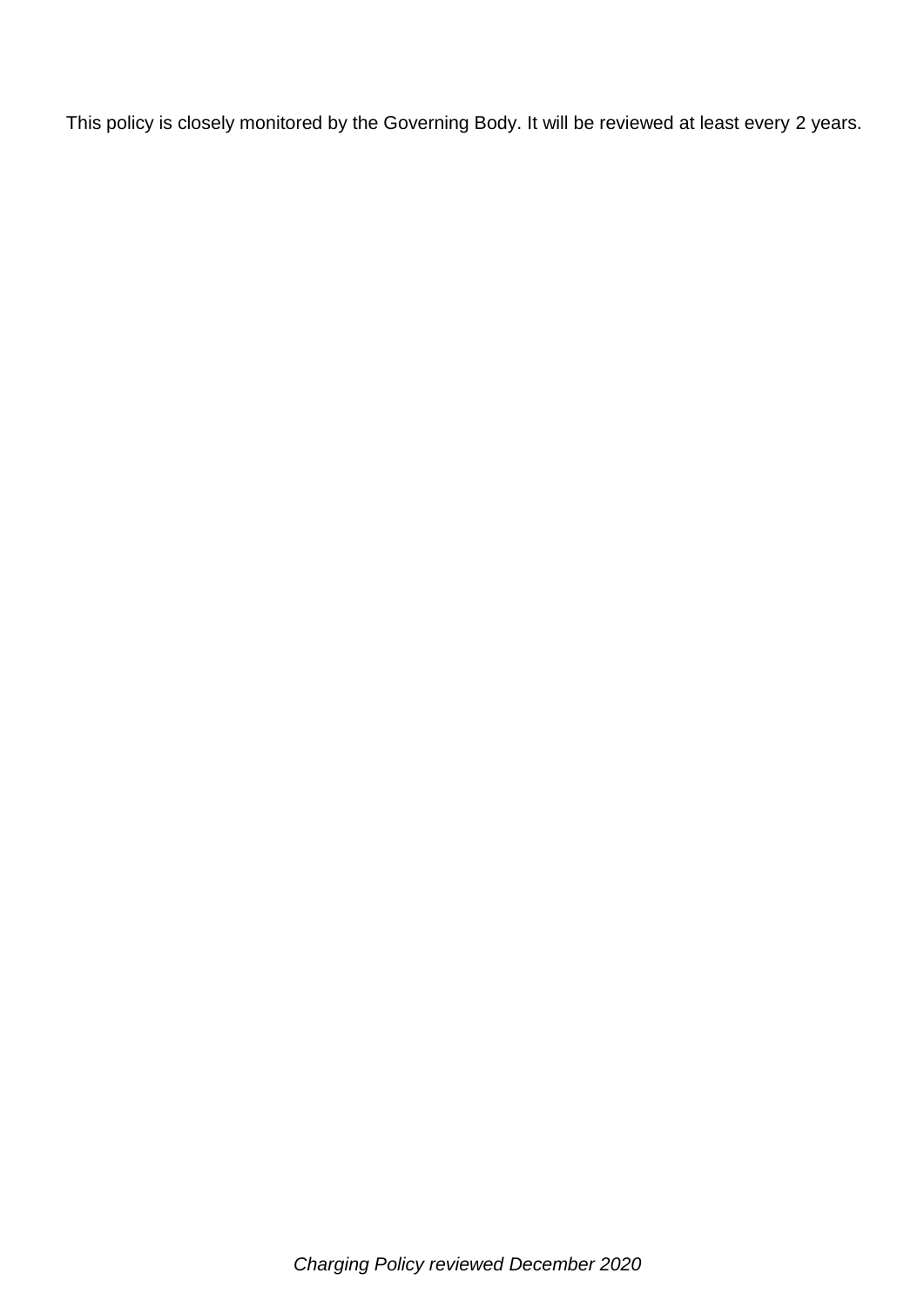

Dear Parents/ Carers,

# **RE: {Insert Name of Trip and Date of Trip here}**

{*Insert information about the reason for the trip*}

You are invited to make a voluntary contribution of {*insert suggested contribution*} towards the cost {*insert reason for contribution and trip*}. We wish to make it clear that no pupil will be denied participation on the grounds that no contribution has been made on their behalf. If however, insufficient funds are received by {*insert date*}, the trip will have to be cancelled.

{Insert information about lunches}

{Inset information about the arrangements for the trip}

Please return the permission slip below before {insert date}.

Yours faithfully,

# **{Name of trip and person slips are to be returned to}**

| take part in {insert trip}.                                                                                           |  |
|-----------------------------------------------------------------------------------------------------------------------|--|
| {My child will need a yellow lunch $\Box$ / My child will bring a packed lunch from home $\Box$ }                     |  |
| $\{I \text{ will collect my child at the venue } \Box / \text{My child is allowed to walk home on their own } \Box /$ |  |
| I would like my child to return to school where I will collect them $\Box$                                            |  |
|                                                                                                                       |  |

*Charging Policy reviewed December 2020*